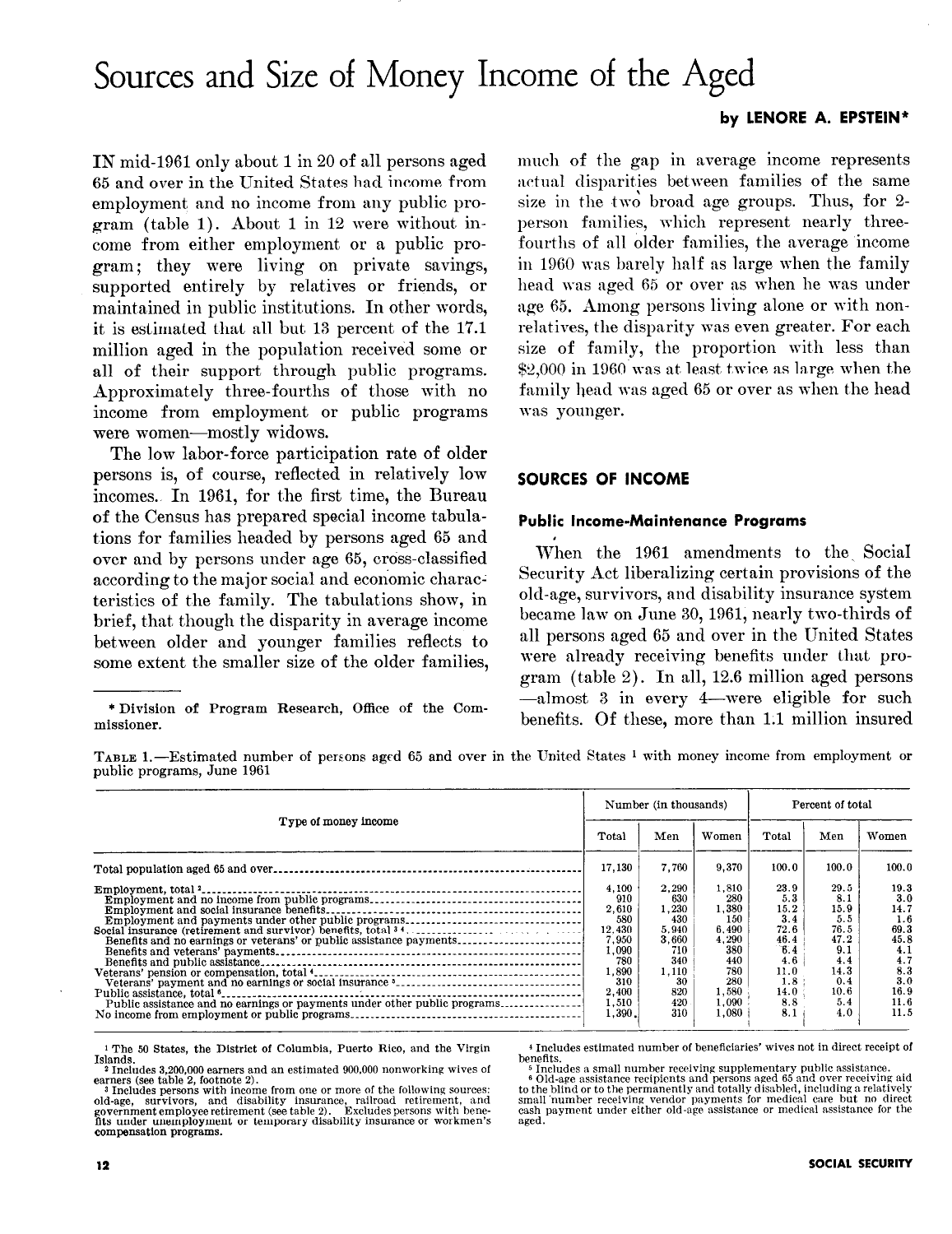workers with about 270,000 dependents were not entitled to benefits because of employment.

About three-fourths of a million of the aged on the old-age, survivors, and disability insurance rolls were receiving public assistance to supplement benefits that did not meet their needs under the assistance standards of their State of residence. They constituted 6.5 percent of all beneficiaries aged 65 and over and 30 percent of the 2.4 million aged recipients of old-age assistance, medical aid for the aged, and aid to the blind or disabled.

The provisions of the amendments increasing the minimum benefit from \$33 to \$40 and the aged widow's benefit by 10 percent should reduce somewhat the need for supplementation. They have undoubtedly eased the lot of some elderly beneficiary-recipients, particularly in States that do not meet full need or that permit recipients to allocate some income for special needs. The provision reducing the number of quarters of coverage needed by older persons to qualify for the insurance benefits probably mill take some older persons off the old-age assistance rolls because many of those newly eligible under the amendments may already be receiving old-age assistance. On the other hand, because their benefits may be relatively low, some will remain on the old-age assistance rolls and add to the number of bene-

TABLE 2.—Estimated number of persons aged 65 and over<br>in the United States <sup>1</sup> with money income from employment or social insurance, by sex, June 1961

|  |  | [Numbers in thousands] |
|--|--|------------------------|
|--|--|------------------------|

|                                                                                                                                                                                                                                                         | Total                                                     |                                                   |                                                |                                                     |  |
|---------------------------------------------------------------------------------------------------------------------------------------------------------------------------------------------------------------------------------------------------------|-----------------------------------------------------------|---------------------------------------------------|------------------------------------------------|-----------------------------------------------------|--|
| Type of money income                                                                                                                                                                                                                                    | Per-<br>Num-<br>ber<br>cent                               |                                                   | Men                                            | Women                                               |  |
| Total population aged 65 and over                                                                                                                                                                                                                       | 17.130                                                    | 100.0                                             | 7,760                                          | 9.370                                               |  |
| Employment or social insurance or both.                                                                                                                                                                                                                 | 13,920                                                    | 81.3                                              | 7,000                                          | 6.920                                               |  |
| Employment ?<br>Earners.<br>Nonworking wives of earners<br>Social insurance (retirement and survi-<br>$\text{vor}$ ) benefits $\frac{3}{2}$<br>Old-age, survivors, and disability<br>insurance<br>Railroad retirement<br>Government employee retirement | 4.100<br>3,200<br>900<br>12,430<br>11,260<br>640<br>1,040 | 23.9<br>18.7<br>5.3<br>72.6<br>65.7<br>3.7<br>6.1 | 2.290<br>2.290<br>5,940<br>5,389<br>320<br>520 | 1,810<br>910<br>900<br>6.490<br>5,880<br>320<br>520 |  |

<sup>1</sup> The 50 States, the District of Columbia, Puerto Rico, and the Virgin Islands.

<sup>2</sup> The figures on earners differ from those published by the Bureau of Labor Statistics, not only because of the inclusion of Puerto Rico and the<br>Virgin Islands but, more important, because they take account of the larger-<br>than-expected number of persons aged 65 and over reported in the Decen

3 Persons with income from more than one of the programs listed nre counted only once. Estimates of women with benefits under the govern-ment employee programs include estimated number of beneEciaries' wives not in direct receipt of benefits.

ficiaries who receive supplementary assistance.

Together, old-age, survivors, and disability insurance and public assistance provided some or all the support for three-fourths of all persons aged 65 and over in mid-1961-only a few hundred thousand more than were eligible for monthly old-age, survivors, and disability insurance benefits at that time.

Persons receiving other types of social insurance benefits were much less likely than old-age, survivors, and disability insurance beneficiaries to receive public assistance because benefits tend to be larger under the programs for railroad and government employees than under old-age, survivors, and disability insurance. Average monthly benefits in June 1961 for old-age, survivors, and disability insurance beneficiaries and for railroad workers are compared below.

### Retired workers:

| Railroad retirement __________________________ 64.90 |
|------------------------------------------------------|

Retired Federal civil servants received monthly payments of \$1'73, on the average, during 1960, and retired employees of State and local governments, \$132. Average pensions for annuitants wider State and local government retirement systems undoubtedly vary widely. Certainly the variation is in most cases correlated with the income and wealth of the State, as is the variation in assistance standards. According to a 1960 survey of old-age assistance recipients, less than 2 percent of all those on the rolls in the fall of 1960 received social insurance benefits other than old-age, survivors, and disability insurance and less than 3 percent were receiving such benefits or veterans' payments, while 30 percent were receiving old-age, survivors, and disability insurance benefits.<sup>1</sup>

Information on the beneficiary status of persons receiving medical assistance for the aged will not be collected until 1962. It is known, however, that, there were 46,000 on the rolls in June 1961 in the nine States with a program in operation at that time. The average payment was \$200.59,

<sup>&</sup>lt;sup>1</sup> Bureau of Public Assistance, Characteristics and Financial Circumstances of Recipients of Old-Age Assistance, 1960. Part I, National Data (Bureau Report No. 48), 1961.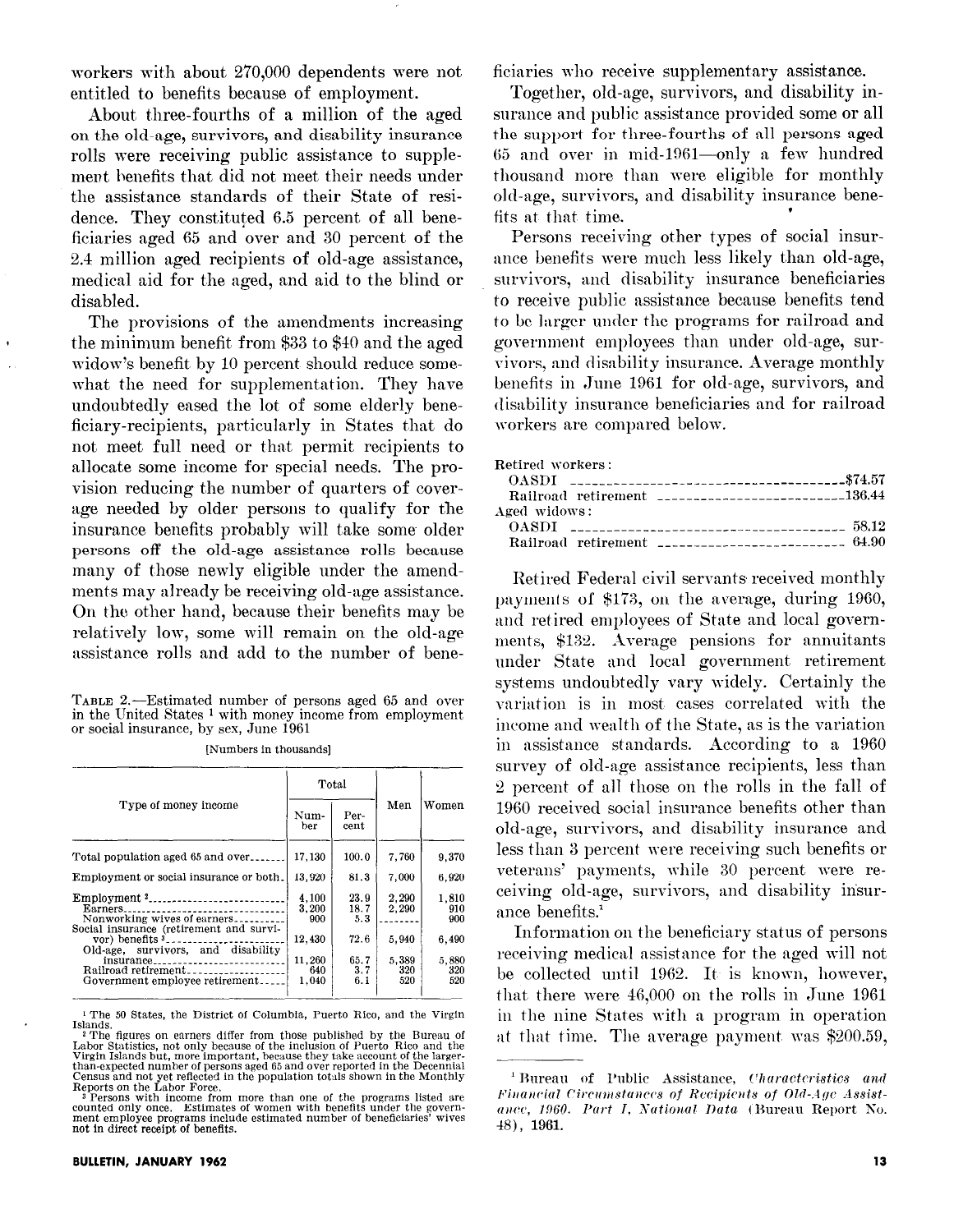compared with \$76.02 for all old-age assistance recipients in those States and a national average old-age assistance payment of \$67.85. Of all the cases opened by the end of September 1961, 39 percent had been transferred from the old-age assistance rolls. Most of them were in nursing homes.

By the time they reach retirement age, a considerable number of persons are eligible for benefits under one of the programs for government or railroad workers as well as old-age, survivors, and disability insurance. Information on the proportion of the aged receiving payments concurrently under two or more of these retirement and survivor programs has not been collected for some years, except for the railroad group.

Projections from studies of aged beneficiaries of old-age, survivors, and disability insurance in 1957 and of Federal civil-service annuitants in 1956 indicate that about 3 percent of all persons aged 65 and over were receiving income from more than one of these programs in mid-1961. An estimated total of 12.5 million, or 73 percent, was thus receiving benefits under one or more of the programs. The programs for railroad workers and government employees paid benefits to a total of about 12/s million aged persons, including wives of beneficiaries who were not themselves in direct receipt of benefits.

In 1961, for the first time, veterans' pension and compensation programs exceeded in importance the programs for railroad and government workers as a source of income, with 1.9 million receiving such payments. A year earlier the Veterans Administration reported that veterans, their wives, and their widows accounted for 15 percent of the total population aged 65 and over.' Not all of them, however, receive income support under programs for veterans.

Jn mid-1961, when the number of male veterans in civil life aged 65 and over reached an estimated 2.1 million, about half of them were receiving pensions or compensation. All but about 4 percent of the latter were veterans of World War I. Veterans of the Spanish-American War are now all past age 70 and the great majority past 80.

According to a special study conducted by the Bureau of the Census for the Veterans Administration in March 1959, three-fourths of the male veterans aged 65 and over, compared \vith barely one-third of the other aged men in the civilian noninstitutional population, were under age 70. In consequence, proportionately more of the veterans were married, they had more education, on the average, and they more often lived in cities and less often on farms. They were more likely to be in the labor force, particularly in nonfarm employment, and to work the year round at, full-time jobs (table 3). The higher labor-force rate results in large part, of course, from the age differential.

Incomes were substantially higher for aged veterans as a group than for nonveterans aged 65

TABLE 3.--8ocial and economic characteristics of male veterans and nonveterans aged 65 and over in March 1959

| [Noninstitutional population of the United States] |  |  |  |  |
|----------------------------------------------------|--|--|--|--|
|----------------------------------------------------|--|--|--|--|

| Characteristic                                                                                                                                                                                                                                                                                                                                                                                     | Veterans                                                                                                                                                                                      | Non-<br>veterans                                                                                                                                                                             |
|----------------------------------------------------------------------------------------------------------------------------------------------------------------------------------------------------------------------------------------------------------------------------------------------------------------------------------------------------------------------------------------------------|-----------------------------------------------------------------------------------------------------------------------------------------------------------------------------------------------|----------------------------------------------------------------------------------------------------------------------------------------------------------------------------------------------|
| Total number (in thousands)                                                                                                                                                                                                                                                                                                                                                                        | 1,180                                                                                                                                                                                         | 5,573                                                                                                                                                                                        |
|                                                                                                                                                                                                                                                                                                                                                                                                    |                                                                                                                                                                                               | Percent of total                                                                                                                                                                             |
| Age:<br>70 years and over<br>Race:<br>Marital status:<br>Widowed, divorced or separated<br>Residence:<br>Rural nonfarm<br>Years of school completed:<br>Elementary school or less<br>High school (1-4 years)<br>College (1 or more years)<br>Labor-force status:<br>Unemployed<br>Unable to work <sup>1</sup><br>Other reasons 1<br>Work experience in 1958:<br>Year-round, <sup>2</sup> full-time | 75.0<br>25.0<br>93.0<br>7.0<br>74.7<br>15.6<br>9.7<br>64.7<br>23.5<br>11.8<br>58.2<br>23.0<br>15.8<br>3.0<br>40.2<br>39.0<br>7.2<br>31.8<br>1.2<br>59.8<br>5.0<br>54.8<br>51.4<br>26.3<br>7.6 | 31.5<br>68.5<br>92.8<br>7.2<br>70.5<br>23.0<br>6.5<br>60.6<br>23.0<br>16.4<br>70.8<br>17.4<br>8.7<br>3.1<br>32.9<br>30.8<br>9.3<br>21.5<br>2.1<br>67.1<br>8.3<br>58.8<br>41.9<br>16.9<br>7.0 |
| Less than 50 weeks<br>No work in 1958                                                                                                                                                                                                                                                                                                                                                              | 17.5<br>48.6                                                                                                                                                                                  | 18.0<br>58.1                                                                                                                                                                                 |
|                                                                                                                                                                                                                                                                                                                                                                                                    |                                                                                                                                                                                               | Median income, 1958                                                                                                                                                                          |
| All men 65 and over<br>Workers:                                                                                                                                                                                                                                                                                                                                                                    | \$2,077                                                                                                                                                                                       | \$1,347                                                                                                                                                                                      |
| Year-round, <sup>2</sup> full-time<br>Year-round, <sup>2</sup> part-time<br>Ill or disabled                                                                                                                                                                                                                                                                                                        | 4,350<br>$^{(3)}$<br>1,574<br>1,271<br>1.712                                                                                                                                                  | 3,255<br>(3)<br>1.111<br>783<br>1,316                                                                                                                                                        |
| Families with male head 65 or over--------------                                                                                                                                                                                                                                                                                                                                                   | 3.435                                                                                                                                                                                         | 2,476                                                                                                                                                                                        |
|                                                                                                                                                                                                                                                                                                                                                                                                    | 1,579                                                                                                                                                                                         | 962                                                                                                                                                                                          |

<sup>&</sup>lt;sup>1</sup> Estimated from data for the 65-69 and 70-and-over age groups.

1 **1 In 1970** 

 $2$  Annual Report of the Administrator of Veterans Affairs, 1960, p. 9.

<sup>2 50-52</sup> weeks.

<sup>3</sup> Not available.

Source: Veterans Administration, Office of Controller, Reports and Statistics Service, Veterans in the United States, 1959: Employment Income, Family and Other Characteristics (July 1961).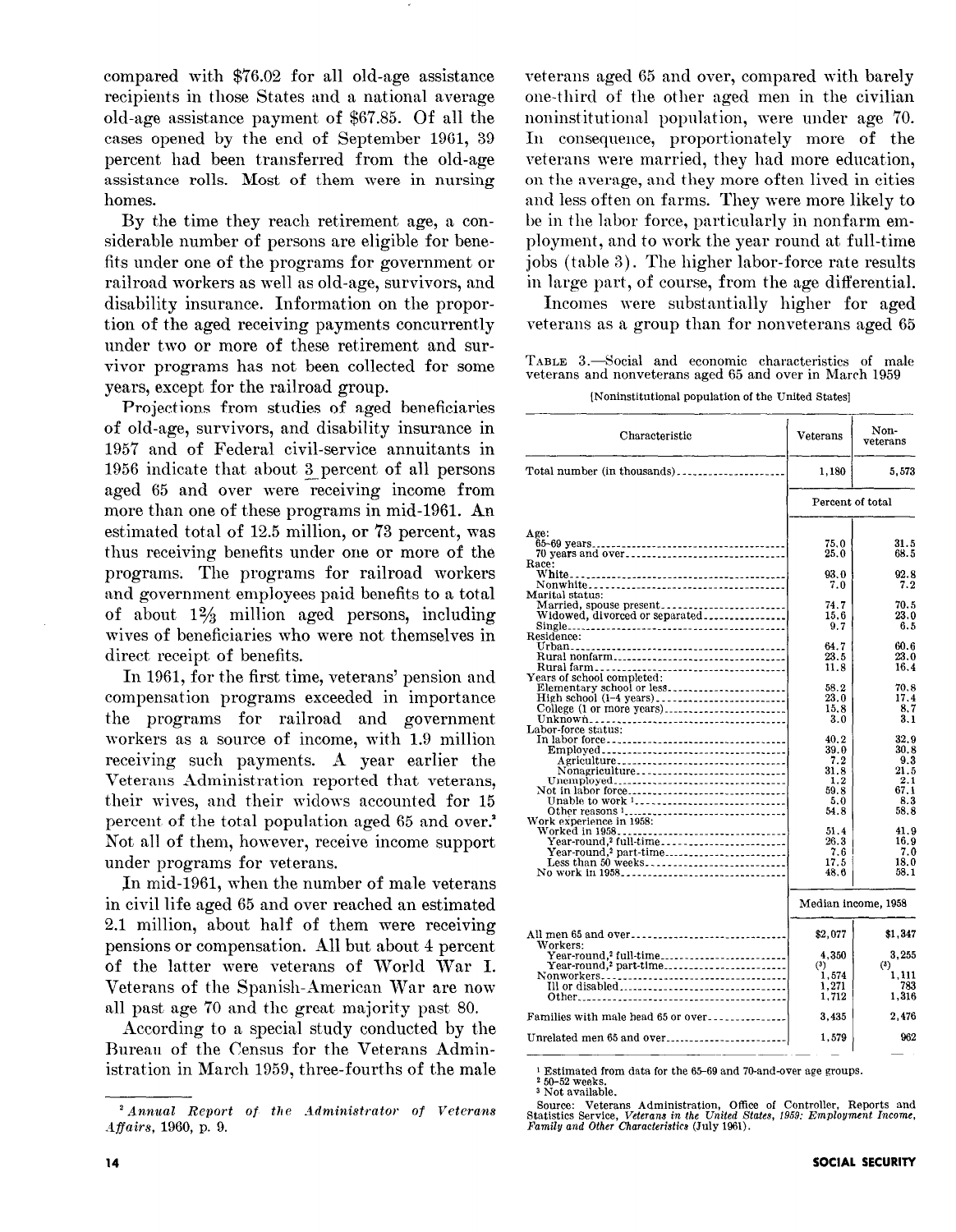and over. This difference reflects in part the higher labor-force rate but prevails also for nonworkers, particularly the ill and disabled. The disabled veterans would, of course, be eligible for pensions (if not compensation), and nonveterans might not qualify for payments under any public income-maintenance program. Among nonworkers who were ill the median income for 1958 was \$1,271 for veterans-more than 60 percent greater than the median of \$783 for nonveterans. Among full-time workers employed 50-52 weeks in 1958, the median income of veterans (\$4,350) was onethird higher than that for nonveterans (\$3,255). This difference is more surprising but undoubtedly reflects, at least in part, the greater preponderance of self-employed farmers among nonveterans (26 percent, for employed nonveterans and 15 percent for employed veterans), as well as differences in the occupational distribution of employees.

Estimates of the number of aged persons receiving benefits under the programs of unemployment compensation, temporary disability insurance, or workmen? compensation have never been included in this series on income sources because reports by age have been limited, if not unavailable. In addition, information is almost entirely lacking on the extent to which such payments are received concurrently with retirement benefits or payments to veterans.

It is noteworthy, however, that in June 1961 more than 180,000 persons aged 65 and over were receiving unemployment compensation." A third of them were receiving benefits under the temporary extended unemployment compensation program that went into effect in early April 1961 to meet the needs of the insured unemployed who had exhausted their benefits under the regular State programs. Indeed, persons aged 65 and over constituted about 9 percent of those receiving extended benefits, compared with 6 percent of those receiving payments under the regular program.

It is not surprising that the aged make up a disproportionately large number of those exhausting benefits under the regular State programs. As is well known, older persons who lose their jobs find it especially difficult to obtain new employment. In 1960, for example, more than one-fourth of the unemployed men aged 65 and over but only

13 percent of all unemployed men were out of work for 27 weeks or more.<sup>4</sup>

### Private Income Sources

Next to social insurance, employment is still by far the most important single source of income for aged persons. It is estimated that in June 1961, 24 percent of all persons aged 65 and over (including earners' wives who were not themselves employed) had some income from employment-nearly 3 in 10 of the men and 2 in 10 of the women. About half the latter were working for pay; the others were wives of workers (table 2). The heavier concentration of women at the older ages is again responsible for some of the difference. Thus, the differential for men and women is less among those aged 65-69 than among older persons. Moreover, it has been declining steadily in recent years, as shown by the following figures on the percentage of the noninstitutional population in the labor force for the two age groups.'

|                                                                                                                                 |              | Aged 65-69   | Aged 70 and over |            |  |
|---------------------------------------------------------------------------------------------------------------------------------|--------------|--------------|------------------|------------|--|
| Year                                                                                                                            | Men          | Women        | Men              | Women      |  |
| 1960.<br>the second control of the second control of the second control of the second control of the second control of<br>1959. | 46.8<br>48.5 | 17.6<br>16.8 | 24.4<br>25.0     | 6.8<br>6.3 |  |
| 1958                                                                                                                            | 50.1<br>52.6 | 17.0<br>17.5 | 26.2<br>27.8     | 6.4<br>6.4 |  |

Among those at work in any week, persons aged 65 and over are much likely than younger persons to work part time. Moreover, for those who do work part time (less than 35 hours), this status is more likely to be "usual" and for more or less personal reasons. This difference is shown by the following figures for part-time workers in nonagricultural industries in 1960."

| Age                                                                                                                                                                                                                                                                                                   | Percent reporting part-<br>time work as usual |
|-------------------------------------------------------------------------------------------------------------------------------------------------------------------------------------------------------------------------------------------------------------------------------------------------------|-----------------------------------------------|
| Men :                                                                                                                                                                                                                                                                                                 |                                               |
| 65 and over $\frac{1}{2}$ = $\frac{1}{2}$ = $\frac{1}{2}$ = $\frac{1}{2}$ = $\frac{1}{2}$ = $\frac{1}{2}$ = $\frac{1}{2}$ = $\frac{1}{2}$ = $\frac{1}{2}$ = $\frac{1}{2}$ = $\frac{1}{2}$ = $\frac{1}{2}$ = $\frac{1}{2}$ = $\frac{1}{2}$ = $\frac{1}{2}$ = $\frac{1}{2}$ = $\frac{1}{2}$ = $\frac{1$ |                                               |
|                                                                                                                                                                                                                                                                                                       |                                               |
| Women :                                                                                                                                                                                                                                                                                               |                                               |
|                                                                                                                                                                                                                                                                                                       |                                               |
|                                                                                                                                                                                                                                                                                                       |                                               |
|                                                                                                                                                                                                                                                                                                       |                                               |

4 Robert L. Stein and Herman Travis, "Labor Force and Employment in 1960," Reprint No. 2365 from the Monthly Labor Review, April 1961, table G-2.

 $<sup>5</sup>Ibid., table B-1.$ </sup>

 $^6$  *Ibid.*, table D-7.

<sup>&</sup>lt;sup>8</sup> Department of Labor, Bureau of Employment Security, The Insured Unemployed: Personal and Economic Characteristics in June 1961, July 1961.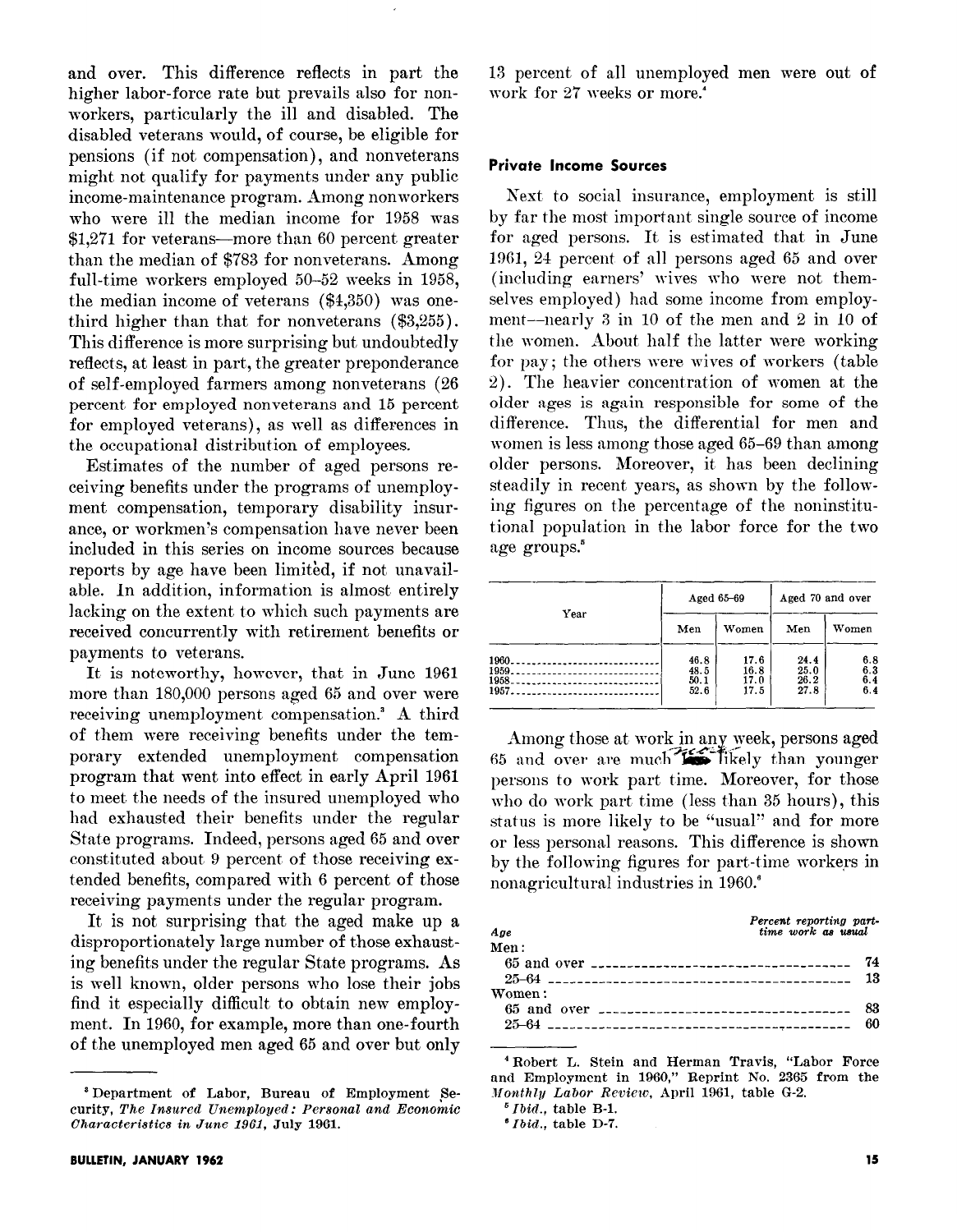TABLE 4.-Percentage distribution of persons aged 65 and over, by total money income, and by sex, 1960

| Money income class            | Total <sup>1</sup> | Men     | Women |
|-------------------------------|--------------------|---------|-------|
| Total                         | 100.0              | 100.0   | 100.0 |
| Less than \$1,000             | 52.7               | 27.1    | 73.9  |
|                               | 14.5               | 3.6     | 23.6  |
|                               | 11.7               | 5.5     | 16.8  |
|                               | 26.5               | 18.0    | 33.5  |
|                               | 23.7               | 32.0    | 16.8  |
|                               | 15.3               | 20.1    | 11.2  |
| 1.500-1,999                   | 8.4                | 11.9    | 5.6   |
|                               | 10.2               | 17.3    | 4.5   |
|                               | 7.2                | 11.8    | 3.4   |
| 5,000 or more                 | 6.3                | 11.8    | 1.7   |
| Median income, all persons    | \$950              | \$1.620 | \$640 |
|                               | 1,150              | 1,700   | 820   |
| Year-round, full-time workers | $(2)$              | 4.120   | 2.840 |

[Noninstitutional population of the United States]

<sup>1</sup> The distributions for men and women were combined using population figures estimated in the Division of Program Research by updating the Decennial Census counts after adjustment to exclude institutional inmates (estim

Source: Distributions for men and women derived from Bureau of the<br>Census, *Current Population Reports, Consumer Income*, Scries P-60, Nos.<br>36 and 37.

Up-to-date information on the proportion of aged persons with income other than earnings from private sources is almost nonexistent except for private pensions and annuities, as noted in the preceding report in this series.' It is now estimated that the number of persons aged 65 and over who were receiving private pensions under group retirement plans was approaching  $1\frac{1}{2}$  million in mid-1961. The majority of them were old-age, survivors, and disability insurance beneficiaries. In 1960 more than 600,000 annuities purchased individually or elected as settlements under life policies were paid to persons aged 65 and over.' As some persons receive more than one annuity, it is not known precisely how many persons drew income from this source or what, other forms of income they had. A comprehensive household survey is needed to provide information on receipt of investment income from interest, dividends, rents, etc.

available from annual surveys on the distribution by a person aged 65 or over than for younger<br>of persons aged 65 and over according to the size families within the family-size groups in which

percent of such older persons not in institutions had cash incomes of less than \$1,000 (table 4). Of the men, slightly more than one-fourth had less than \$1,000 and almost one-fourth had \$3,000 or more. Undoubtedly most of the latter worked the year round. The median income of men who worked full time for  $50-52$  weeks in 1960 was \$4.120, compared with \$1.360 for those who did not work at all during the year, according to a recent report by the Bureau of the Census.'

### Incomes of Families

In the report by the Bureau of the Census, data on the incomes of families and unrelated individuals, as well as of persons in two broad age groups, are presented for the first time by major social and economic characteristics.

TABLE 5.-Total money income of families with head aged 65 and over and head under age 65, by size of family, 1960

[Noninstitutional population of the United States]

| Characteristic                                                                                             |                | Families containing-                                                       |                         |              |                              |  |  |
|------------------------------------------------------------------------------------------------------------|----------------|----------------------------------------------------------------------------|-------------------------|--------------|------------------------------|--|--|
|                                                                                                            |                | $\boldsymbol{2}$<br>3<br>per-<br>per-<br>sons<br>sons                      |                         | per-<br>sons | 5 or<br>more<br>per-<br>sons |  |  |
| Median money income of family:<br>Head 65 and over<br>Head under 65<br>Percent of families with income of: |                | \$2,897 \$2,530 \$4,122 \$6,100 \$5,727<br>$5,905$ $5,314$ $5,930$ $6,300$ |                         |              | 6.074                        |  |  |
| Under \$2,000:<br>Head 65 and over<br>Head under 65<br>\$7,000 and over:                                   | 31.4<br>10.2   | 35.7<br>16.0                                                               | 20.3<br>9.0             | 17.6<br>6.5  | 17.9<br>8.9                  |  |  |
|                                                                                                            | 16.4<br>37.11  | 11.5<br>31. Il                                                             | 23.5<br>37.81           | 41.4<br>41.0 | 37.9<br>38.8                 |  |  |
| Percentage distribution by size:<br>Head 65 and over<br>Head under 65                                      | 100.0<br>100.0 | 72.9I<br>26.4                                                              | 16.4<br>21.6            | 5.1<br>22.9  | 5.6<br>29.1                  |  |  |
| Average (mean) size:<br>Head 65 and over                                                                   | 2.5<br>3.9     | 2.0<br>2.0                                                                 | 3.0<br>3.0 <sub>1</sub> | 4.0<br>4.0   | 6.4<br>6.2                   |  |  |

Source: Bureau of the Census, Current Population Reports, Consumer Income, Series P-60, No. 37.

Perhaps most significant, at least in terms of SIZE OF INCOME the implications for welfare, is the analysis by size of family. As shown in table 5, incomes are For more than a decade, information has been much lower on the average for families headed families within the family-size groups in which of money income. Data for 1960 show that 53 fhe older families are concentrated. Two-person families predominate among those headed by a

 $1$ <sup>T</sup> Social Security Bullctin, July 1961.

<sup>&#</sup>x27;Life Insurance Fact Book, 1961, page 34.

<sup>&</sup>lt;sup>9</sup> Current Population Reports, Consumer Income, Series P-60, No. 37.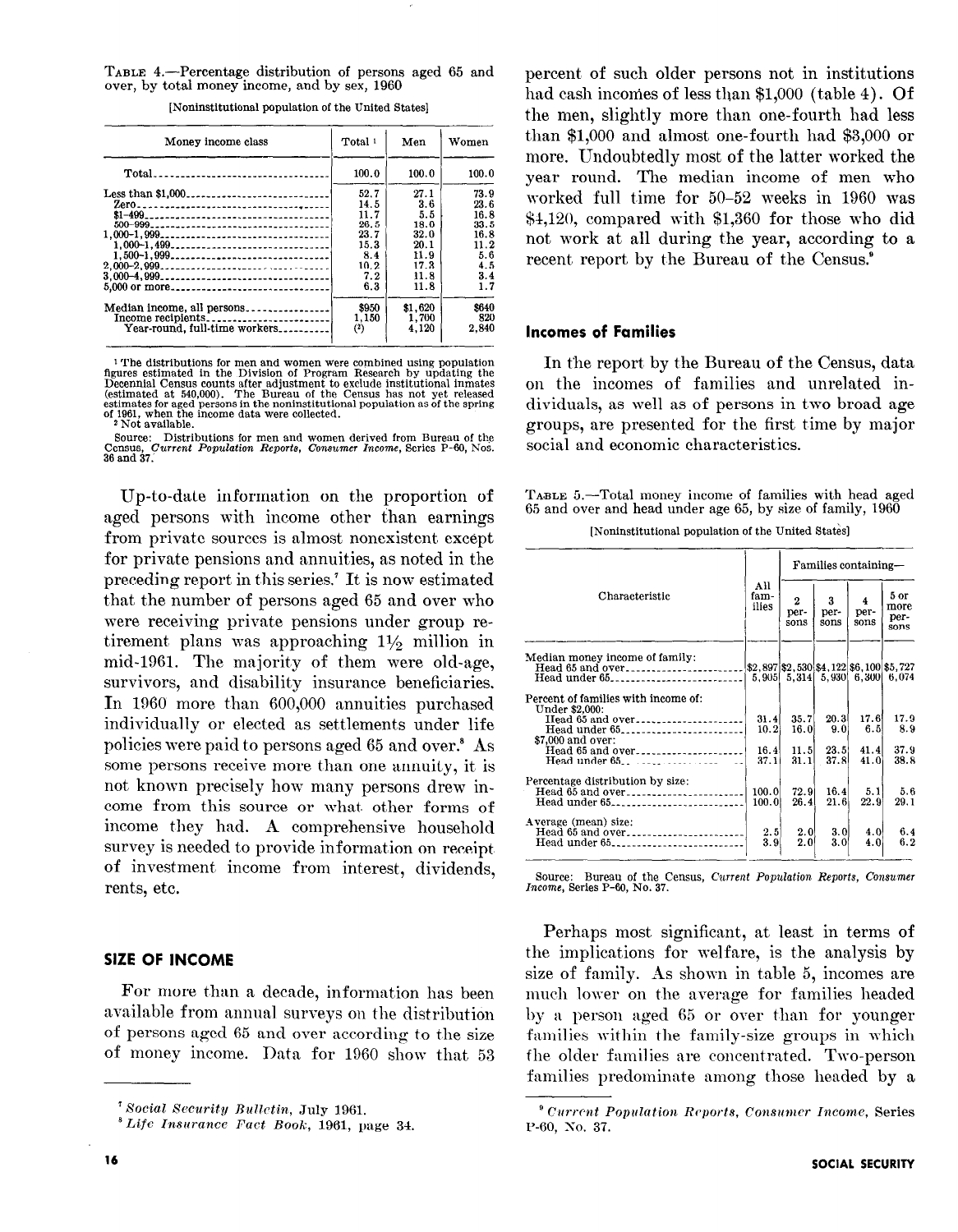Money income of families headed by persons aged 65 and over and under age 65, by family size, 1960



person aged 65 and over; nearly three-fourths consist of only the head and his wife or the head and one other relative. Among families with the head under age 65, by contrast, only about onefourth contained but two members. Families of four or more accounted for about one-tenth of those with heads aged 65 and over and more than one-half of those with younger heads.

In 1960 the median family income for 2-person families headed by a person aged 65 or over was barely half as large as the corresponding average reported by younger 2-person families. As indicated in the Bureau of the Census report, this disparity doubtless reflects the relatively large proportion of older 2-person families (usually married couples) in which neither member was employed at any time during 1960. Among 3 person families, where there is more likelihood that at least one member is in the labor force, the median income for the older group was about '70 percent of that for younger families. For even larger families, there was no significant difference in the average income, presumably because the older families consisted almost entirely of adults, several of whom might work, and the majority of the younger families contained no members of working age except the head and his wife.

The accompanying chart shows that for each size of family separately, however, the proportion reporting less than \$2,000 was at least twice as large for the older families as for those with a head under age 65. Incomes of \$7,000 and more, on the other hand, were reported almost three times as often by the younger as by the older families that contained only two members and more than 50 percent more often by the younger families among those with three members. For larger families there were no differences, presumably because there were at least as many earners, if not more, in the older families.

The fact that family members other than the head typically make a relatively large contribution to the income of the older families is noted in the Bureau of the Census report. It shows that the median personal income reported by men aged 65 and over who are family heads was about \$1,900 in 1960 but that the median total income of the families headed by those persons was about, \$2,900 or 50 percent larger. The corresponding excess of total family income over that, of male heads was only about 20 percent when the head was under age 65. Even more striking is the fact that, though families headed by a woman aged 65 or over reported a median income of \$3,100, only about 6 percent of all aged female family heads had personal income of \$3,000 or more.

In assessing these income figures, allowance must be made for the fact that some types of income, such as realized capital gains and lump-sum insurance payments, are not included in the income definition used in the survey. The Bureau of the Census report calls attention also to the fact that understatements of income in field surveys tend to be more serious for nonearned than for earned income. It concludes, however, that even after allowance for these factors, available evidence suggests that a substantial proportion of older nonearner families had incomes totaling less than \$2,000 in 1060.

(Continued on page 35)